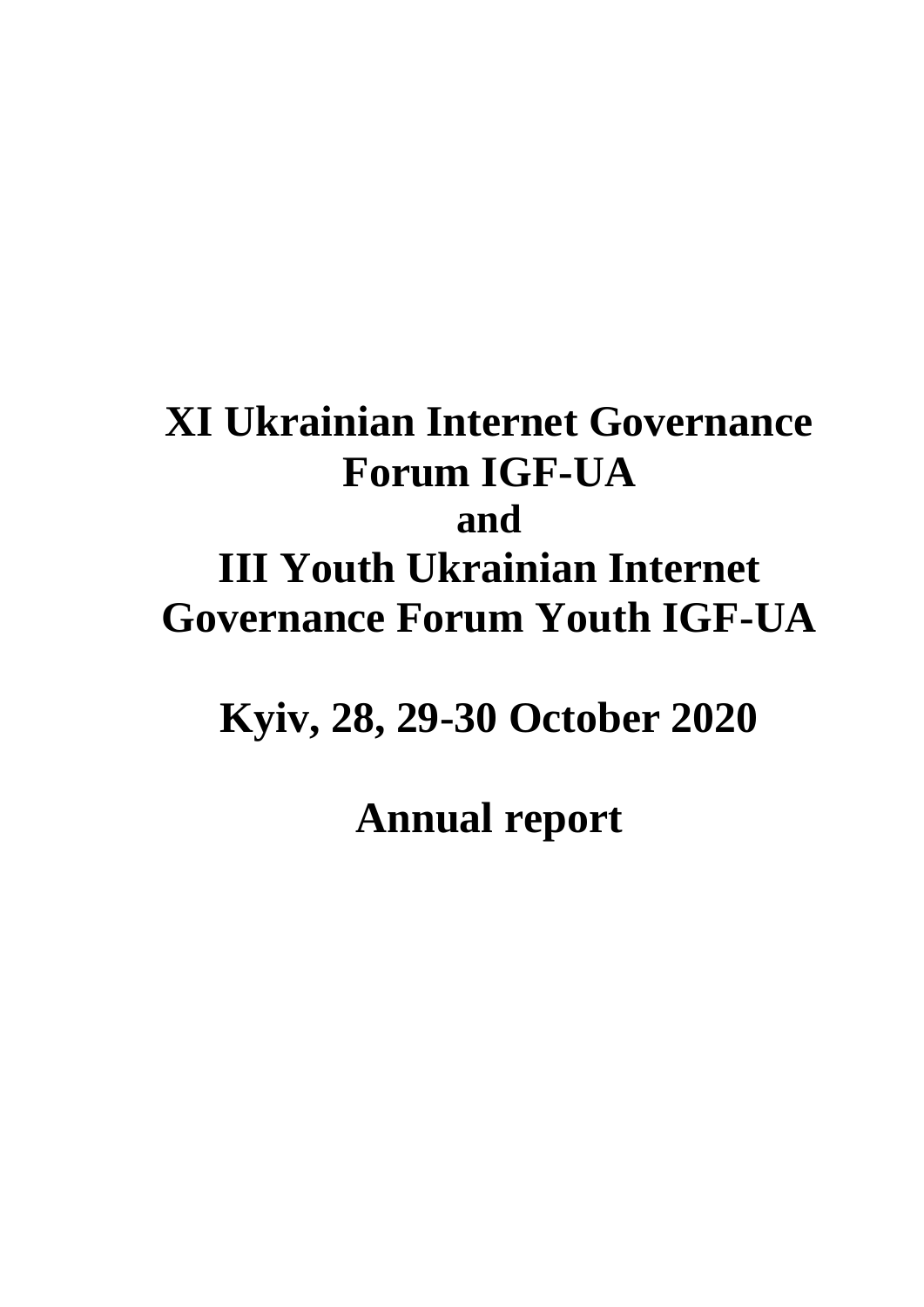

## **CONTENTS**

## <span id="page-1-0"></span>**INTRODUCTION**

The first Ukrainian Internet Governance Forum (IGF-UA) was held in September 2010 in Kyiv. Since that time the annual IGF-UA is a continuation of the global and regional IGF as a platform to discuss the most important issues of the information society development, consolidation of efforts of state bodies, business, Internet community, professional and academic elites in order to accelerate the implementation of the IT-capabilities, creating conditions for comprehensive development of Internet technologies for the public interest. IGF-UA always gathers participants from different countries who represent international organizations, governmental agencies, non-governmental and commercial organizations in the field of ICT and media.

The XI IGF-UA Ukrainian Internet Governance Forum was held on 29-30 October 2020 online. The III IGF-UA Youth Ukrainian Internet Governance Forum was held on 28 October also online.

The XI IGF-UA brought together participants from Ukraine and other European countries representing governments, international organizations, private sector, civil society, academic and technical cooperation, and mass media.

IGF-UA continues to be an important component of the national discussion on the future of the Internet in Ukraine.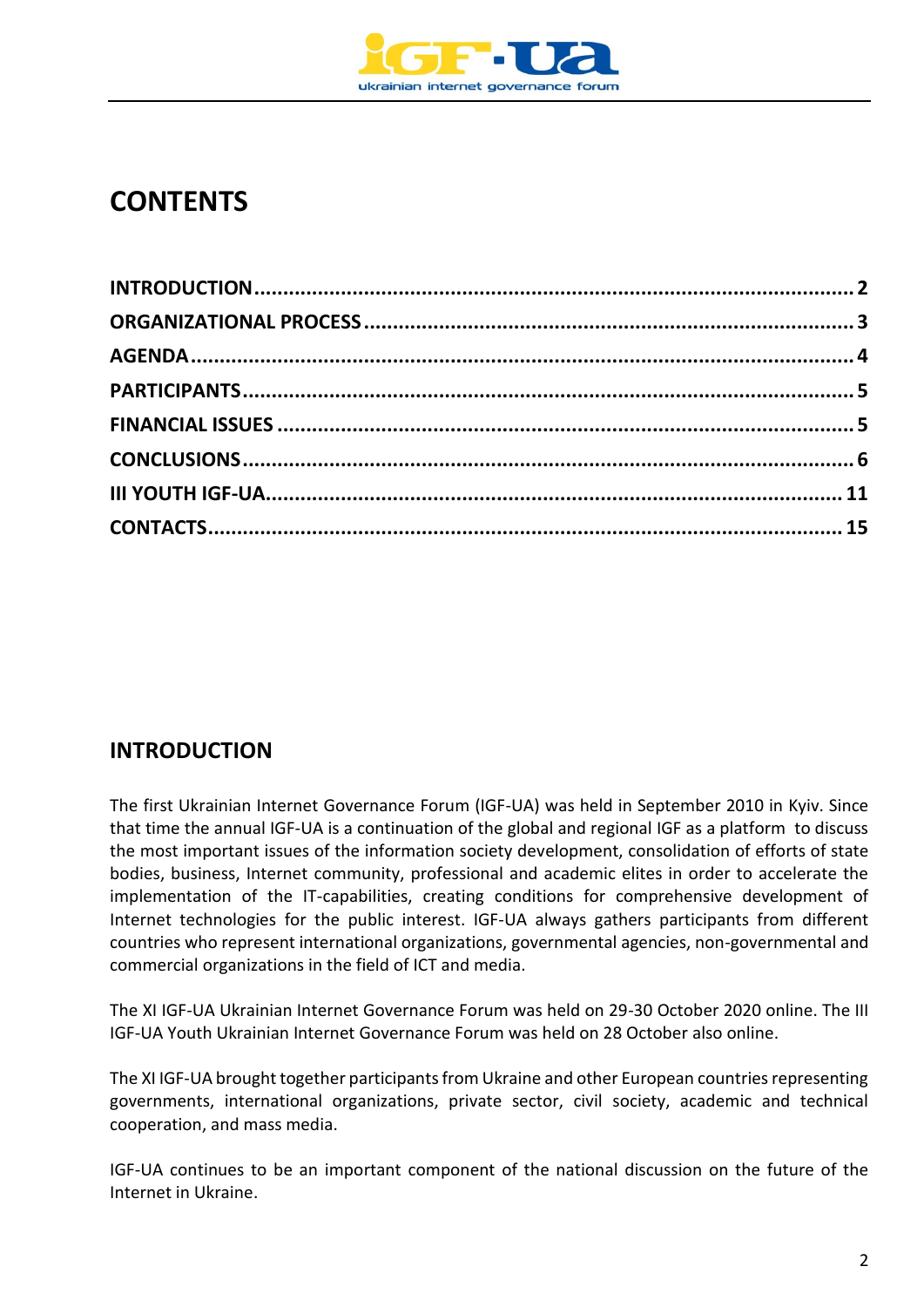

## <span id="page-2-0"></span>**ORGANIZATIONAL PROCESS**

The activityes of the IGF-UA Organizing Committee are based on the "Guidelines for the IGF-UA Ukrainian Internet Governance Forum (Minutes of Understanding)". This document was developed in accordance with the decisions of the 4th IGF-UA.

*"Guidelines for the IGF-UA Ukrainian Internet Governance Forum (Minutes of Understanding)": <http://igf-ua.org/docs/Principles.doc>*.

Members of the Internet community, who came up with a proposal on the inclusion of his/her candidacy in the Organizing Committee and agreed with the Guidelines for the IGF-UA Ukrainian Internet Governance Forum (Minutes of Understanding), were elected as a member of the Organizing Committee. The Organizing Committee consists of 16 people, balanced in representing different stakeholder groups: government agencies, international organizations, private sector, civil society, academic and technical communities.

|      | <b>Full name</b>         | Organization                                          | Stakeholder group           |  |
|------|--------------------------|-------------------------------------------------------|-----------------------------|--|
| 1.   | Anisimov Mikhail         | <b>ICANN</b>                                          | International organizations |  |
| 2.   | <b>Baranov Oleksandr</b> | Research Institute of Computer Science and Law of     | Academic and technical      |  |
|      |                          | National Academy of legal Sciences of Ukraine         | community                   |  |
| 3.   |                          | National commission for the state regulation of       | Government organizations    |  |
|      | Dzyuba Serhii            | communications and informatization                    |                             |  |
| 4.   | Drofa Victoria           | <b>Better Internet Centre</b>                         | Civil society               |  |
| 5.   | Dubytska Valeriia        | Independent Expert                                    | Civil society               |  |
| 6.   | Husiev Oleh              | The Commission on science and information technology  | Civil society               |  |
| 7.   | Zverev Volodymyr         | Council of National Security and Deference of Ukraine | Government organizations    |  |
| 8.   | Karhapolov Yurii         | <b>Ukrainian Internet Association</b>                 | Civil society               |  |
| 9.   | Kokhmaniuk Dmytro        | The Independent Expert                                | Private sector              |  |
| 10.  | Kukovsky Volodymyr       | Secretary of The Organizing Committee                 | Civil society               |  |
| 11.  | Moroz Vitaliy            | Internews-Ukraine                                     | Civil society               |  |
| 12.  | Pietukhov Ivan           | Ukrainian League of Industrialists and Entrepreneurs  | Private sector              |  |
| 13.  | Prykhodko Oksana         | European Media Platform                               | Civil society               |  |
| 14.  | Semenyaka Oleksiy        | <b>RIPE NCC</b>                                       | International organizations |  |
| 15.  | Tkachenko Svitlana       | Hostmaster                                            | Private sector              |  |
| 16.1 | Fedienko Oleksandr       | Ukrainian Parliament                                  | Government organizations    |  |

#### **The Members of IGF-UA Organizing Committee**



**Pic.1. Participation of representatives in the IGF-UA Organizing Committee of stakeholder groups**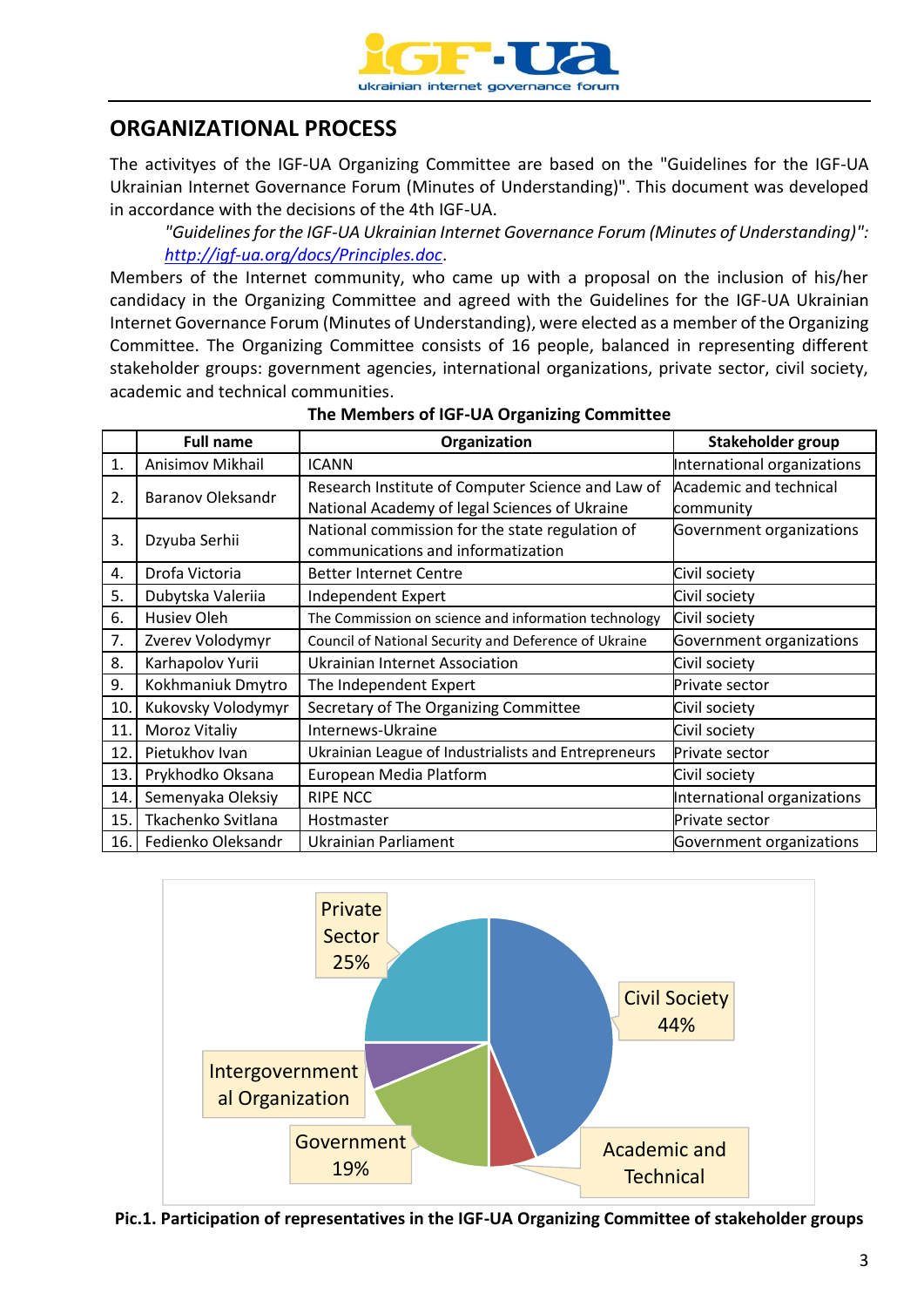

The Organizing Committee worked not only during the immediate preparations for the IGF, but throughout the period between the X and XI IGF-UA. There were four meetings of the Organizing Committee – 12.08.2020, 27.08.2020, 29.09.2020, 10.10.2020 (protocols of meetings in Ukrainian – [http://igf-ua.org\)](http://igf-ua.org/).

The Organizing Committee appointed five XI IGF-UA Organizers: Ukrainian Internet Association (InAU), Commission for Science and IT of the Ukrainian League Of Industrialists And Entrepreneurs, IGF Supporting Association (IGFSA), RIPE Network Coordination Centre, ISOC (Internet Society). XI IGF-UA Sponsors became Internet Corporation for Assigned Names and Numbers (ICANN) and group of companies Adamant.

XI IGF-UA was supported by iNGO "European Media Platform", Council of National Security and Deference of Ukraine and Kyiv Minor Academy of Science.

Thus, among the organizers there is a balanced representation of different stakeholder groups:

- Civil society / Private sector (Ukrainian Internet Association, Commission for Science and IT of the Ukrainian League Of Industrialists And Entrepreneurs);
- Civil society (iNGO "European Media Platform");
- Private sector (RIPE Network Coordination Centre, Adamant);
- Governmental bodies (Council of National Security and Deference of Ukraine);
- Academia, technical community (Kyiv Minor Academy of Science);
- International organizations (ISOC, IGF Support Association, ICANN).

#### <span id="page-3-0"></span>**AGENDA**

The main purpose of IGF-UA is the development of Internet governance in Ukraine through multistakeholder dialogue and promoting partnerships in order to coordinate stakeholders for better and more balanced development of the Internet for the interests of the Ukrainian citizens. Based on this goal, the Organizing Committee has identified a list of the main topics for discussion at IGF-UA. They formed the basis of a number of sections for discussion and debate.

**The Plenary session** opened the Forum with welcoming words from co-organizers with their review of the Internet governance situation.

Day Zero was devoted to the III Youth IGF-UA.

There were 5 sections:

- **1. Challenges of informational security**
- **2. Digital barrier-free environment**
- **3. Creating a trust Internet environment**
- **4. Ukraine on the way to Digital Single Market of Europe**
- **5. Free Internet challenges in Eastern Europe: infrastructural and legal dimensions**

#### **Closed-up plenary was devoted to the messages from all sections.**

The whole version of agenda is available here: [http://igf-ua.org/en/programme-igf-ua-2020.](http://igf-ua.org/en/programme-igf-ua-2020)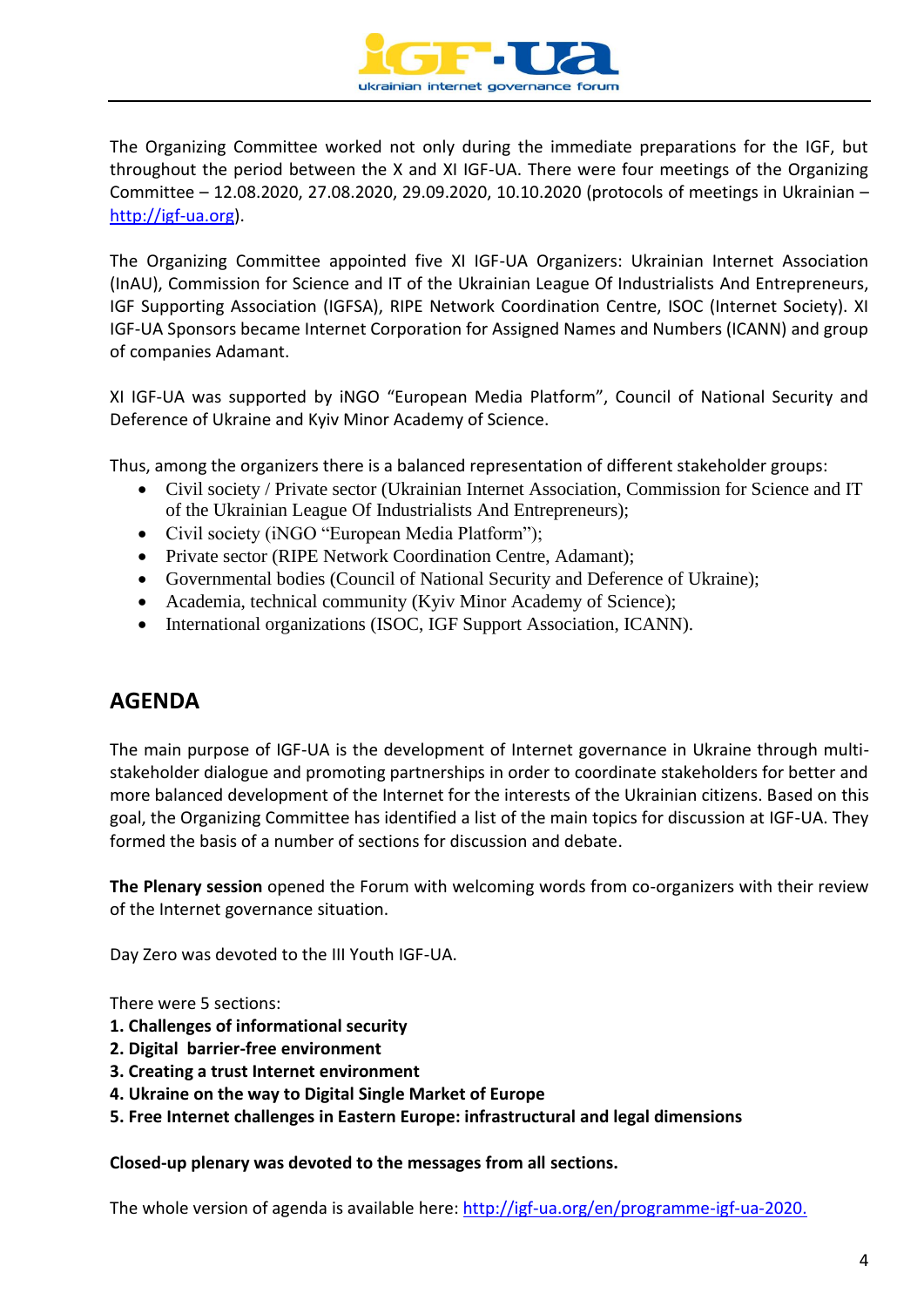

## <span id="page-4-0"></span>**PARTICIPANTS**

The Forum brought together a significant number of participants from Ukraine and other European countries representing government agencies, international organizations, the private sector, civil society, the academic and technical community, the media and young people.

As the forum was held by video conference, anyone could take part in it without registration. Participants had the opportunity to feedback via chat and e-mail.

### <span id="page-4-1"></span>**FINANCIAL ISSUES**

In accordance with the Principles of the Ukrainian Internet Governance Forum IGF-UA (Protocol of Intentions), providing the necessary resources in the preparation and holding of the Forum was provided by the Organizers and Sponsors of IGF-UA.

| Organizer*                          | <b>Provided</b><br>funds | <b>Spent money</b>                                                                                    |                        | Remainder        |
|-------------------------------------|--------------------------|-------------------------------------------------------------------------------------------------------|------------------------|------------------|
| IGF-SA (the<br>remainder of 2019)   | 48,80z                   |                                                                                                       |                        | 48,80 ₴          |
| RIPE NCC (the<br>remainder of 2019) | 49 770,00 ₴              | Оренда переговорної кімнати для<br>проведення Youth IGF-UA                                            | 1000,008               | 17 992,00 ₴      |
|                                     |                          | Printing of certificates of participants<br>of Youth IGF-UA                                           | 1980,00 ₴              |                  |
|                                     |                          | Purchase and delivery of V. Kipiani's<br>book "The Case of Vasyl Stus" for the<br>gift fund of IGF-UA | 14 198,00 ₴            |                  |
|                                     |                          | Printing a collection of reports of IGF-<br>UA and Youth IGF-UA                                       | 14 600,00 ₴            |                  |
| ICANN (the<br>remainder of 2019)    | 4986,61 2                |                                                                                                       |                        | 4986,61 2        |
|                                     |                          | <b>Taxing</b>                                                                                         | 8933,20 $\geq$         | $-6477,502$      |
| <b>ICANN</b>                        | 42 455,70 ₴              | Simultaneous translation on October<br>28-30                                                          | 40 000,00 ₴            |                  |
| IGF-SA                              | 56 607,60 $\geq$         | Transfer of funds to Ukraine 1%                                                                       | $566,08 \; \text{\AA}$ | 56 041,52 $\geq$ |
| Total                               | 153 868,71€              |                                                                                                       | 81 277,28 ₴            | 72 591,43 ₴      |

 $*$  Funds are reflected in UAH ( $\epsilon$ ) at the current exchange rate at the time of receipt

The decision of the Organizing Committee approved the formation of a single budget of IGF-UA and Youth IGF-UA, including fundraising and spending.

The remaining funds in the amount of UAH 72,591.43 by the decision of the Organizing Committee will be used to update the sites igf-ua.org and youth-igf-ua.org and to hold IGF-UA events in Ukraine in 2021.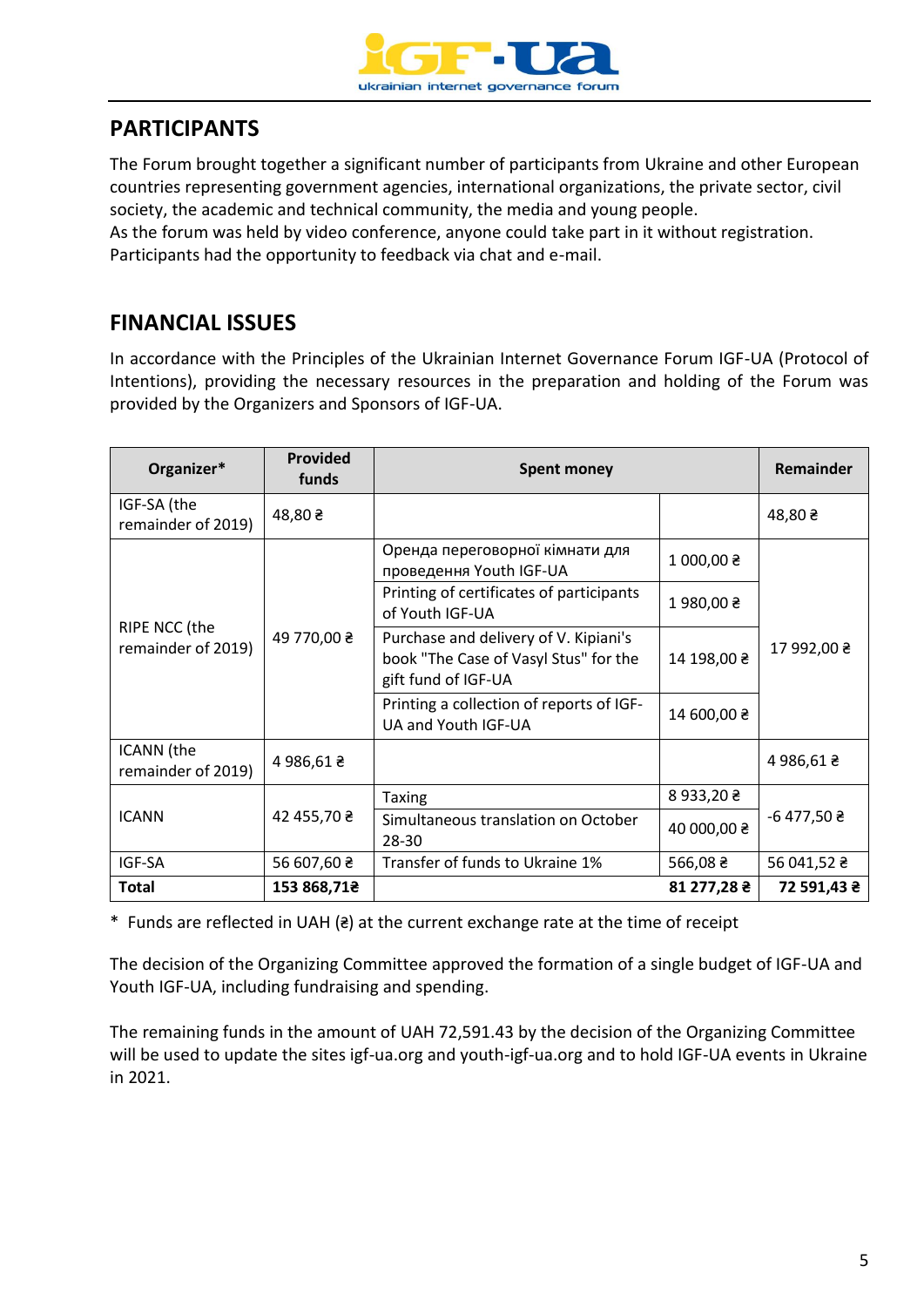

## <span id="page-5-0"></span>**CONCLUSIONS**

The final statements were made by the panel moderators at the final discussion panel. The fruitfulness of the discussions, the importance of implementing the international experience in Ukraine and the role of the discussions of the 11th IGF-UA in further improving Internet governance were emphasized..

#### Section 1. **CHALLENGES OF INFORMATIONAL SECURITY**.

The moderator was Ivan Petukhov, Commission on Science and IT USPP. Participants of the section summarized the answers to a number of topical questions in this area:

1. What should be the strategy of the development of the country's information security?

- It is necessary to develop a substantive strategy for information security in Ukraine with the involvement of cybersecurity professionals from the target private sector.

2. Critical infrastructure: what changes are expected?

- On the basis of public-private partnership (with the participation of recognized cybersecurity experts) it is necessary to elaborate some new regulating acts regarding protection of the critical informational structure

3. The role and place of public authorities in the development of a secure information environment: partnership with the private sector or dictates from above?

- The development of a secure information environment should be carried out only on a partnership basis of cooperation between government, business and society.

4. Are our personal data been protected in the "Action" applications, registers and government databases?

- the Ministry of Finance has to open code of the "Action" applications to allow an independent information security audit with its subsequent publication.

5. What is the best way to protect critical resources: CCIS, ISO27000 or industry standards?

- On the basis of understanding of the information security as a constant dynamic process, state regulators should start moving towards certification of information (cyber) security management processes, abandoning the outdated approach to certification (licencing?) of security status and compliance with current legislation in the field of information security.

6. Who wins the fight against cybercrime?

- Recommendation: on the basis of public-private partnerships, constantly work on information security and combat cybercrime.

#### Section 2. **DIGITAL BARRIER-FREE ENVIRONMENT**

Speakers:

- Andrii Nabok, Head of the expert group for the development of a fixed SDR of the Ministry of Digital Transformation
- Mstislav Banik, Manager of DIYA Project, Advisor to the Deputy Prime Minister Minister of Digital Transformation in the Ministry of Digital Transformation of Ukraine
- Mikhail Anisimov, ICANN
- Yuri Kargapolov, Consortium "Ukrainian Center for Support of Numbers and Addresses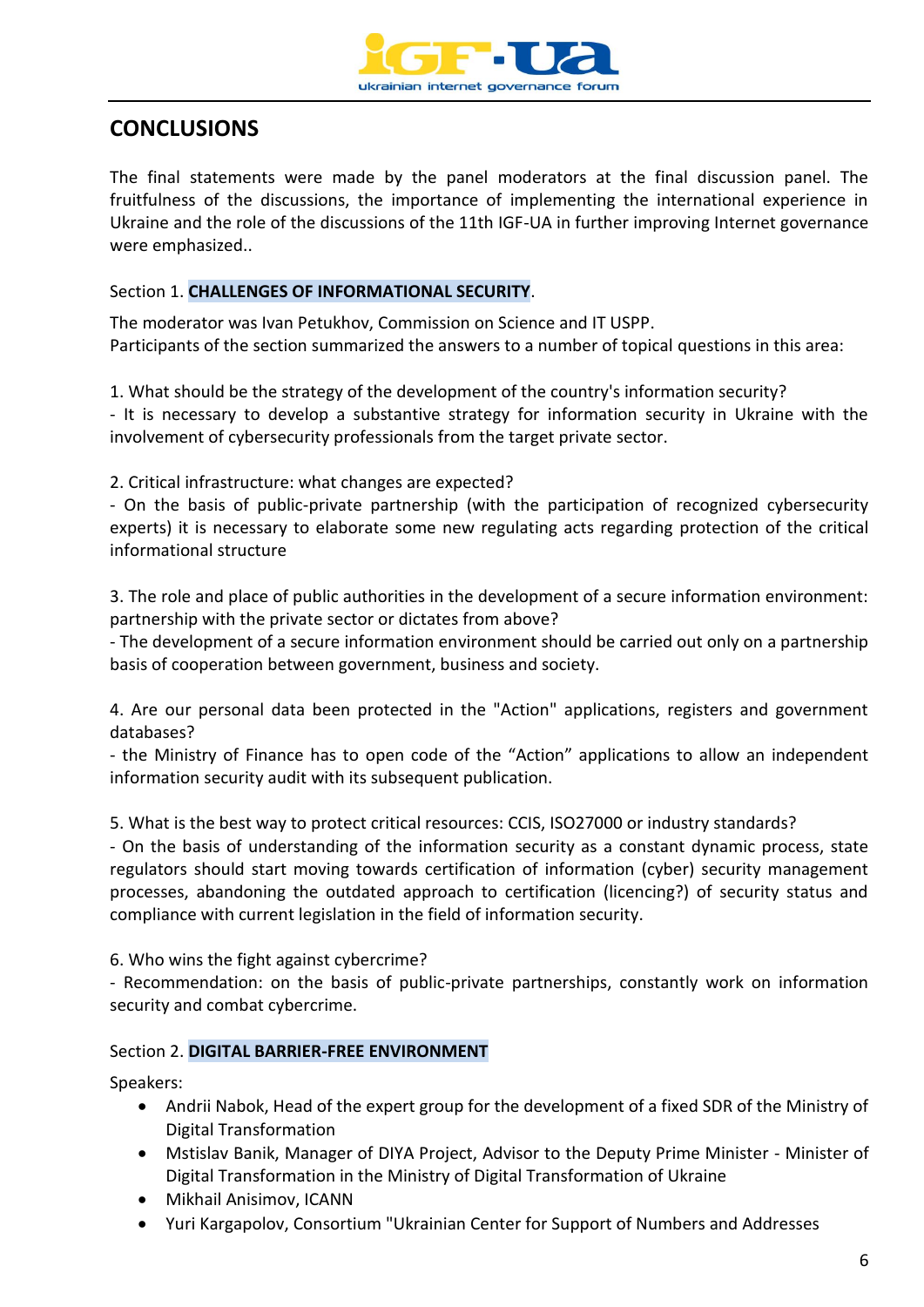

Moderator – Svitlana Tkachenko, Hostmaster Ltd.

Messages:

1. In modern conditions, everyone needs safe and afordable access to the Internet, including the meaningful use of digital technologies and services.

2. Unprofitable investment in high-speed Internet in rural areas becomes a barrier to further development of the Internet in small and remote towns and villages. Use of alternative infrastructure, amendments to building codes and standards, subventions and the involvement of social infrastructure institutions can become a solution to this problem.

3. The provision of public services over the Internet is becoming a catalyst forwidespread use of the Internet. It is necessary not only to translate public services into online form, but to determine the feasibility and relevance of some services, to introduce new services and simplify their use.

4. Digital inclusion for people with disabilities and the older generation needs to improve not only the number of digital services, but also consideration capabilities of such categories of the population at the level of interfaces and content, digital skills building and education.

5. One of the barriers to widespread use of the Internet is lack of availability of local content and services in the native languages. In particular, the use of national symbols alphabets in domain names are part of increasing availability. The Universal Acceptance Program, run and maintained by ICANN, aims to identify bottlenecks in online applications for processing and displaying of domain names in different languages, in particular in Cyrillic.

6. Cybercrime, infringement of intellectual property rights, other online threats cause a decrease in the trust of Internet users. To increase trust and wider introduction of innovations it is required to develop of a reliable digital ecosystem, equally opportunities for users to protect their communications.

#### Section 3. **CREATING A TRUST INTERNET ENVIRONMENT**

The section was attended by:

- Wout de Natris is a world-renowned security expert, chair of the RIPE NCC Cybercrime Working Group, and chair of the IGF Dynamic Coalition for Internet Standards, Safety and Security.
- Baranov OA Doctor of Law, Head of the Research Center for Digital Transformations and Law of the Research Institute of Informatics and Law of the National Academy of Legal Sciences of Ukraine
- Filinovich VV Ph.D., Associate Professor of Civil Law and Procedure, Faculty of Law, National Aviation University
- Razygraeva NO Director of the State Enterprise "Competence Center".
- Kargapolov Yu.V. General Director of the Consortium "Ukrainian Center for Support of Numbers and Addresses" (moderator).

The participants of the section approved the following conclusions:

• Loss of trust is a serious problem for the Internet today - data leakage, cybercrime, infringement of intellectual property rights, rights of individuals in the Internet environment, spam, phishing, cyberbullying, and other online threats negatively affect the trust of Internet users and hinder innovation.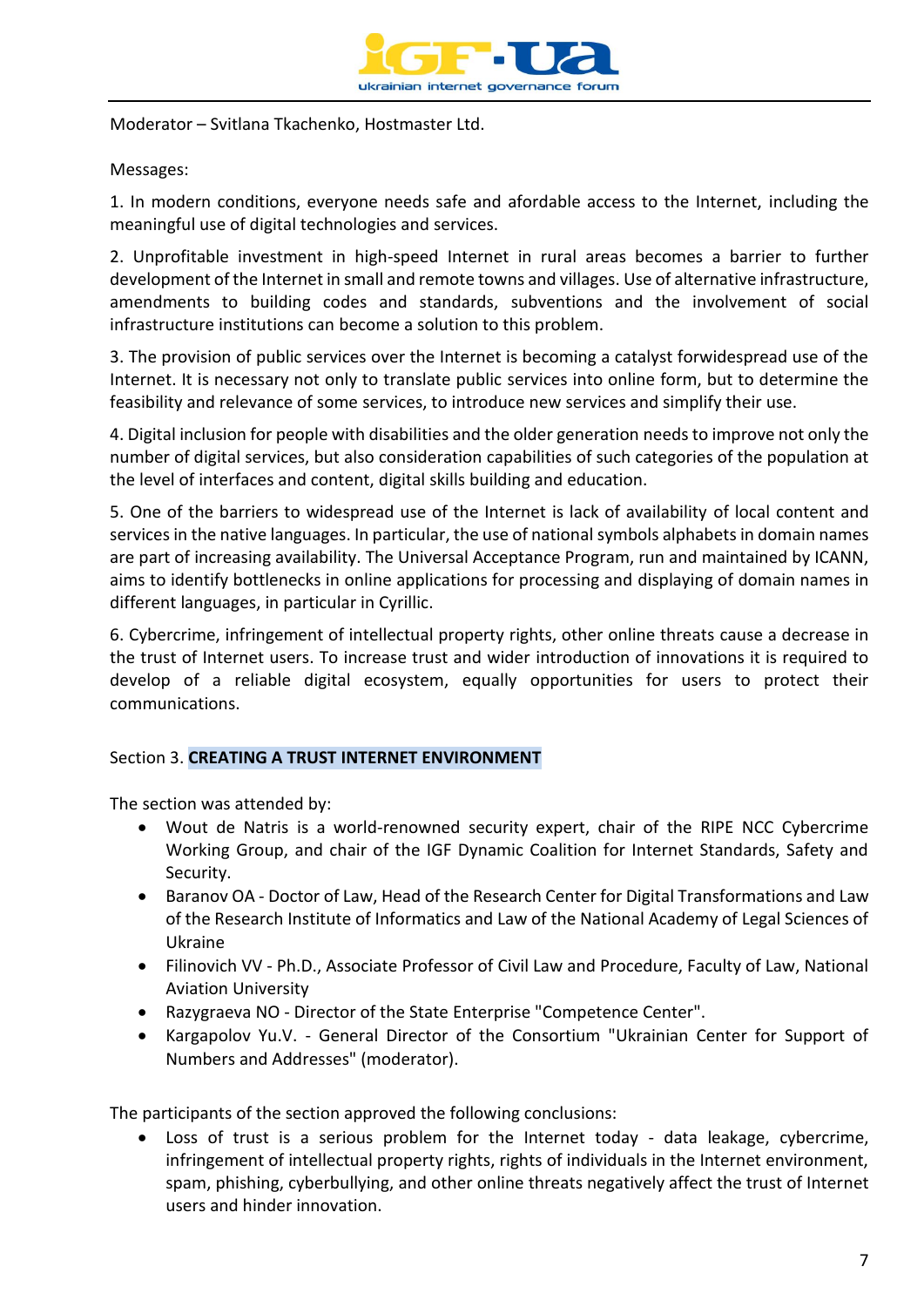

- Strengthening user confidence in services in the Internet environment depends on creating a quality infrastructure in the form of, for example, trusted networks, conducting and implementing transparent policies, promoting a reliable digital ecosystem, enabling users to protect their communications and actions with special technologies.
- A special role belongs to the technological community in the implementation of Internet standards in the field of security and reliability, which begins with the current situation of weak solutions to the management of verification and identification of digital objects.
- The Academia sector faces the task of forming training programs specifically aimed at the integrated creation of a trust environment.

The agenda for increasing the credit of users' trust includes the following issues:

- 1) Legal certainty and ease of understanding of the legislation;
- 2) Universal and reliable protection of human rights on the Internet;

3) Ensuring the possibility of confidential communication, the need to encourage various innovations and methods to ensure confidential communication;

- 4) Confidence in providing protection of privacy;
- 5) Granting users the right to control their data with the possibility of their modification;
- 6) Transparency in the development of policies and regulations by the government;

7) Providing regulators with the necessary resources and sufficient independence to ensure effective law enforcement to protect Internet users.

- 8) Comprehensive implementation of safety standards.
- 9) Development of educational and educational programs.

The participants of the section stressed the need to create institutions of expertise as a tool for the development and creation of an environment of trust, filtering to select the most effective solutions. Take into account that Ukraine has a unique global practice of building a trust environment that unites stakeholders:

- Judicial community,
- Advocacy community,
- Patent attorneys,
- Internet users,
- Domain name registrars,
- Hosters,
- Internet access operators,
- Trust operators,

to address the issues of protection of intellectual property rights, honor and dignity of individual rights, combating counterfeiting and other violations of corporate rights and individual rights in the Internet.

The practice of applying decisions is recorded in the field of commercial, administrative and criminal law.

#### Section 4. **UKRAINE ON ITS WAY INTO EUROPEAN DIGITAL SINGLE MARKET**

Speakers:

- Oleksandr Fedienko, Ukrainian Parliament
- Yuliya Garyacha, Ministry of Digital transformation
- Anatoly Pyatnikov, Ukrainian Internet Association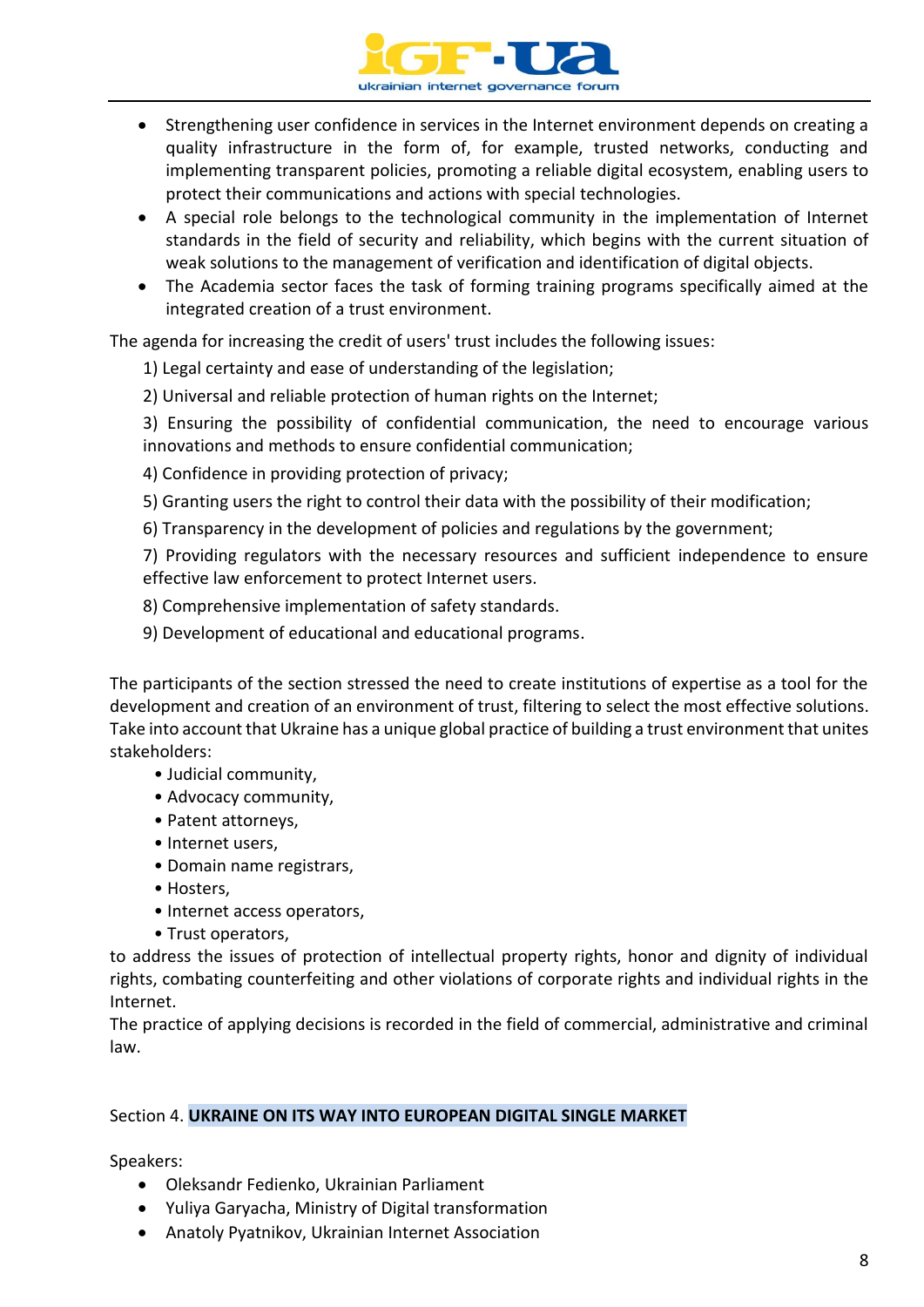

- Оleg Cylvik, Ukrainian Consumers Union
- Dmytro Shulga, International Renaissance Foundation
- Oleksiy Semenyaka, RIPE NCC
- Mikhail Anisimov, ICANN
- Alexander.Isavnin, independent expert

Moderator – Oksana Prykhodko, director of iNGO European Media Platform

Messages:

1. Ukraine's European integration process is irreversible.

2. Ukraine's integration into the DSM could become a pilot project that would enhance other industries.

3. Ukraine's integration into the DSM may create risks of violating the rights of small businesses, so it is necessary to take into account into account national and regional specifics and mentality while implementing European norms.

4. Consumer protection, taking into account the European (and not only) experience, needs special attention.

5. In the process of Ukraine's integration into the DSM, it is also necessary to take into account the risks for Ukrainian business (in particular, regarding violations of GDPR requirements). Creating insurance funds to compensate for violations of consumer rights, an educational campaign can help address these issues.

6. Taking into account the interests of less powerful stakeholders (primarily consumers, including issues of personal data protection and privacy on the Internet) requires special attention.

7. In case of controversial issues or interpretations of European approaches, it is necessary to turn to the European side for clarification or official assessment of Ukrainian initiatives (taking into account the positions of various Ukrainian stakeholders). Flexibility in the implementation of European directives should not distort their meaning.

8. Both European and Ukrainian legislative initiatives suffer from a lack of understanding of the essence and nature of the Internet, the need to separate the requirements for the core of the Internet and its service functions, the need to get rid of the logic of telephone traffic.

9. There is no single model for applying the multistakeholder approach. The application of this approach requires the creation of appropriate institutions. This is necessary to solve two main tasks. The first is that the institute must be able to fully represent the interests of a group of stakeholders, and for this it must be able to conduct research, collect feedback, consolidate opinions. Second, institutions are needed to create a platform for the exchange of views and to maintain a permanent dialogue between different groups of stakeholders, which operates on a permanent basis.

10. The introduction of a multi-stakeholder approach requires taking into account the risks of creating fake multi-stakeholder entities.

#### Section 5. **CHALLENGES FOR A FREE INTERNET IN EASTERN EUROPE: INFRASTRUCTURAL AND LEGAL DIMENSIONS**

Speakers:

- Yulia Kazdobina, co-founder of UFSS;
- Igor Rozkladay, Deputy Director of CEDEM, Lawyer;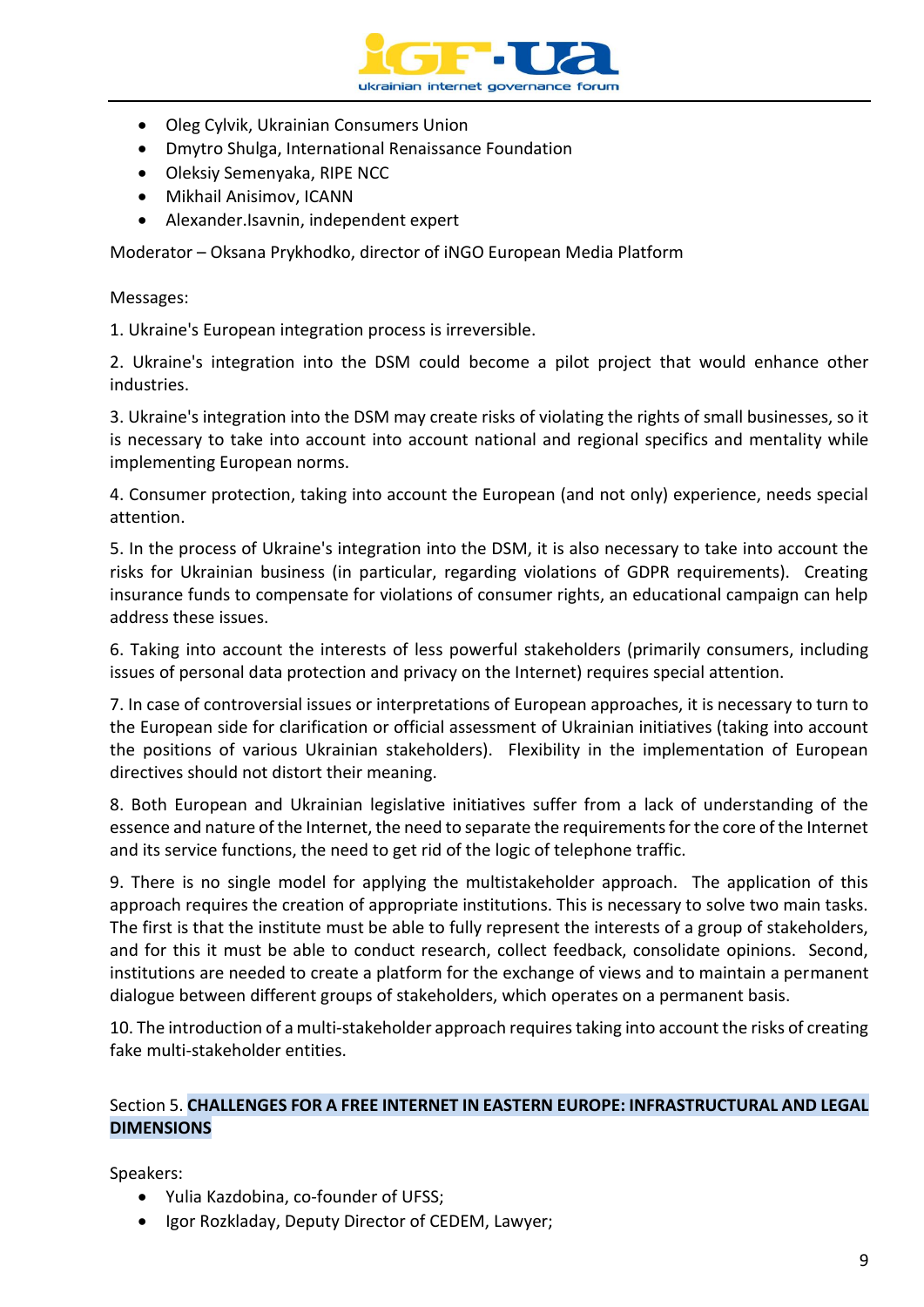

• Aliaxej Kazliuk, co-founder of Human Constanta, Lawyer,

Moderator: Vitaliy Moroz, Head of New Media Department, Internews Ukraine

During the first part of the panel, participants discussed issues of free development of the Internet in Ukraine, including the following issues:

- whether the situation with free internet in Ukraine is improving;
- whether Ukraine has managed to interact effectively with tech giants in 2020;
- The impact of Covid19 on restrictions of human rights online in Eastern Europe.

In the second part, participants discussed the challenges for free Internet in Eastern Europe, based on the example of Belarus. In particular, the technical and legal aspects of restrictions of the Internet in Belarus were discussed.

Key conclusions and recommendations:

1. The design of government policies for the development of the Internet is far from perfect in Ukraine. Public authorities have a poor understanding of Internet policy approaches and rarely involve all players / stakeholders in the process. Unfortunately, in Ukraine, it is not common to negotiate between stakeholders in the regulation of public affairs.

2. In times of Covid19, cases of misuse of personal data on the Internet have become more frequent, often due to data breaches, illegal access to databases with personal data, which are then sold in the public domain. Often sites that sell personal data of Ukrainian users have a Russian registration. The government has no effective mechanism to counter the abuse.

3. The growing pace of the pandemic is a reason for parliament to try to introduce negative legislative initiatives that restrict access to public information. Particular attention should be paid to such bills as:

- The Draft Law on the SBU
- The Draft Law on Genomic Information
- The Draft Law on electronic communications

On the positive side, Ukraine is close to ratifying the Tromsø Convention (Council of Europe's Convention #205) on access to official sources of information.

4. All over the world, as well as in Ukraine, the role of global technology giants is growing. Ukraine has not yet developed unified approaches to cooperation with these companies. On the other hand, tech giants care about more general policies and it is not profitable for them to deal with specific countries. But in Ukraine there is no relevant legislation to interact with them. Accordingly, the 2020 elections showed that candidates spend money on advertising on social networks, but nothing has been done at the legislative level to make the use of funds legal and Ukraine to receive relevant taxes. To interact with tech giants, one needs official contacts and entry points.

5. IGF BY will not take place in Belarus this year due to the inability to interact with the government amid violations of users' rights, including the right to access the Internet. The possibility of full-fledged restriction of access was a consequence of the monopolization of the Belarusian Internet market only two government-controlled ISPs provide access to the global Internet;

6. The Belarusian government was preparing for a full shutdown on the eve of the August 9 Presidential election, and when the shutdown happened on the election day, the government issued false reports of external DDoS attacks on critical infrastructure that allegedly disrupted the Internet. In general, the government did not provide any information on Internet restrictions in the country for 2 weeks.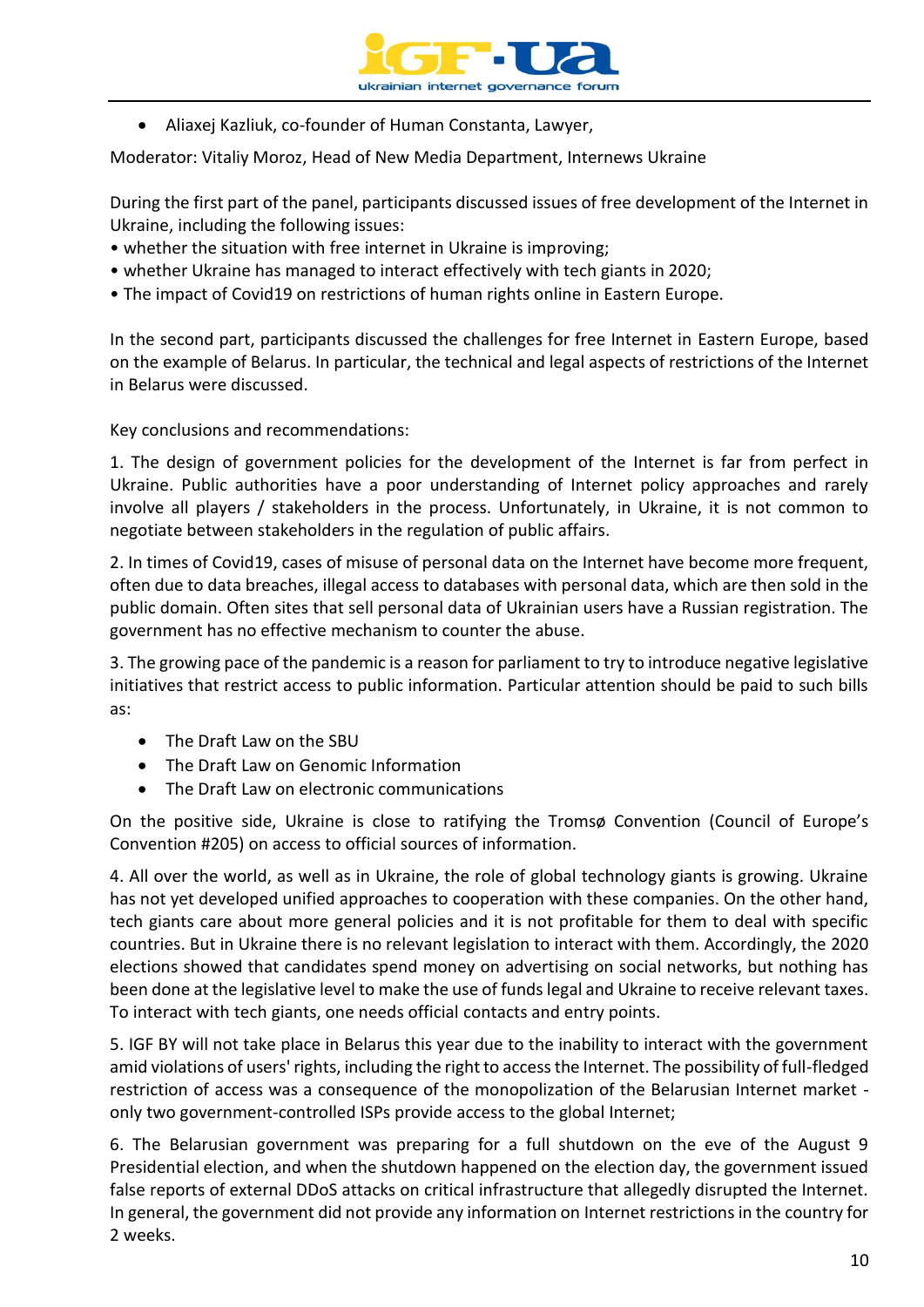

7. As a result, Belarus witnessed the phenomena of digital resistance as an approach to protect the digital rights of users. The resistance has taken many forms, from the distribution of VPN installers through internal servers and flash drives to the use of messengers to mobilize protesters. Digital resistance also raised the issue of the responsibility of the private sector - technology companies that provided the government with technical equipment for DPI - China's Huawei and America's Sandwine. The latter, after pressure, promised to terminate the contract with the Belarusian government.

<span id="page-10-0"></span>*Videos and presentations of IGF-UA-2020: [https://i-ua.tv/stream/27189-11-i-ukrainskyi-forum-z](https://i-ua.tv/stream/27189-11-i-ukrainskyi-forum-z-upravlinnia-internetom-igf-ua)[upravlinnia-internetom-igf-ua.](https://i-ua.tv/stream/27189-11-i-ukrainskyi-forum-z-upravlinnia-internetom-igf-ua)*

## **III YOUTH IGF-UA**

In 2018, it was decided to merge the Ukrainian Internet Governance Forum (IGF-UA) and the Ukrainian Youth Internet Governance Forum (Youth IGF-UA) as part of the Ukrainian Internet Days. In 2019, the RIPE NCC Days in Ukraine were added to these events.

Initiations of the Third Ukrainian Youth Internet Forum (III Youth IGF-UA) began on August 12, 2020, based on the decision of the Organizing Committee of the Ukrainian Internet Forum, IGF-UA). Valeria Dubytska, Youth IGF-UA moderator, Youth delegate of IGF Summit 2019 in Berlin, speaker of the vIGF Youth Summit 2020, is member of the Organizing Committee of the Ukrainian Internet Forum.

The work on the organization and holding of the III Youth IGF-UA was continued by the initiative group consisting of Valeria Dubytska, Elizaveta Kukovska, Anastasia Tkachuk, Ilya Pravosud, who worked on the organization and holding of the previous, II Youth IGF-UA. This year, Valentyn Protopopov, head of the Educational and Practical Center for Renewable Energy of the Kyiv Vocational College with Enhanced Military and Physical Training, joined the initiative group. The information and organizational support of the event was also provided by the Small Academy of Sciences of Ukraine (MAS).

Information about the terms of references in the event and the call to send topics for discussion was disseminated through the website https://youth-igf-ua.org, Facebook page https://www.facebook.com/YouthIGFUA, through information channels of the Academy of Sciences, the Institute of Telecommunications of Ukraine, Kyiv National University of Trade and Economics and other information channels. The terms of references in the Youth IGF-UA were complied with the fundamental principles of the World Youth Coalition for Internet Governance (prescribed in the Statute and the Code of Ethics).

Informational and organizational support of the event was also provided by the Minor Academy of Sciences of Ukraine (MAS).

Information about the terms of participation in the event and the call to send issues to be discussed was shared through the website https://youth-igf-ua.org, Facebook page https://www.facebook.com/YouthIGFUA, through the information channels of the Academy of Sciences, the Institute of Telecommunications of Ukraine, Kyiv National University of Trade and Economics and other information channels. The terms of participation in the III Youth IGF-UA complied with the fundamental principles of the World Youth Coalition for Internet Governance (prescribed in the Statute and the Code of Ethics).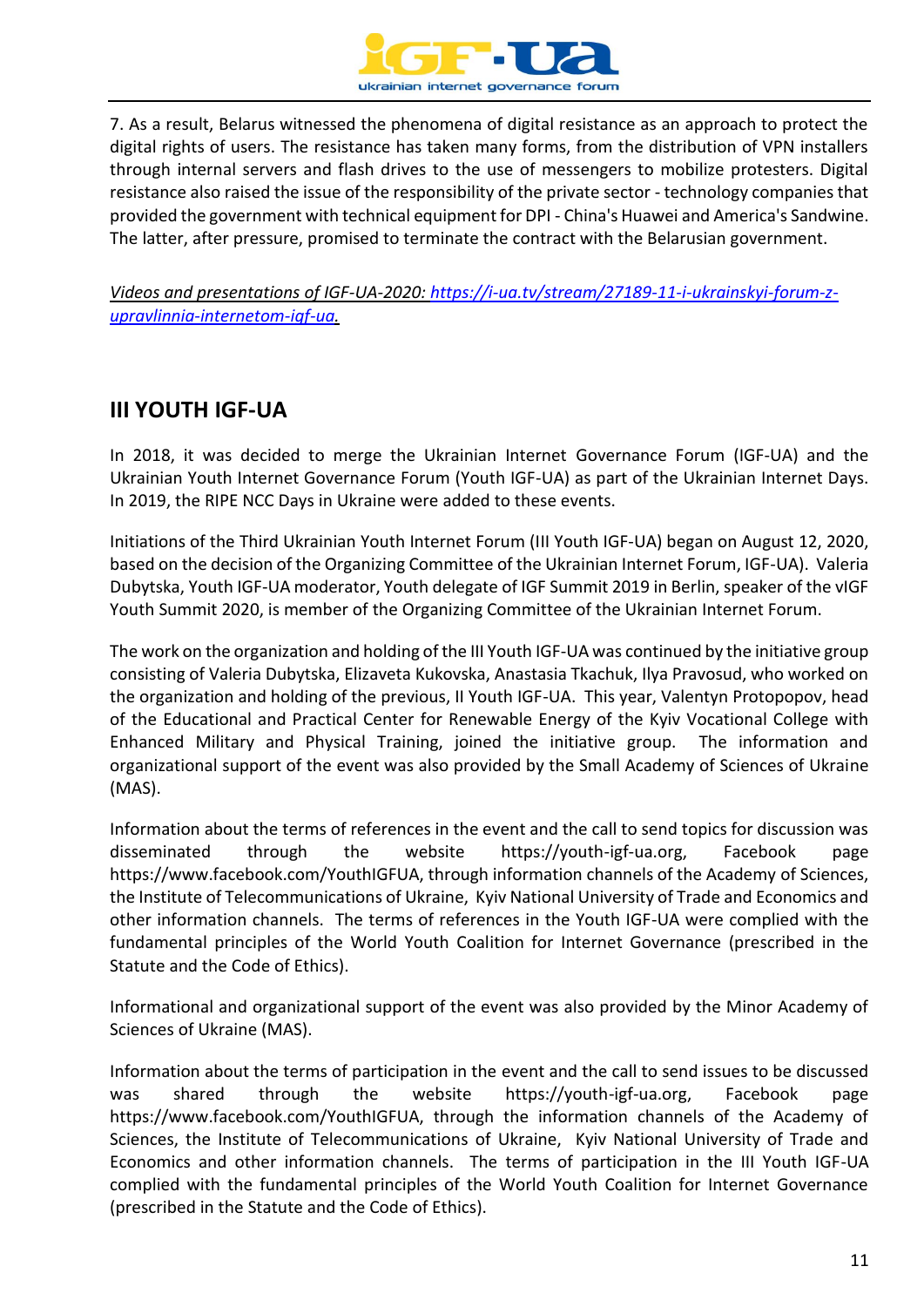

The III Youth IGF-UA took place on October 28, 2020. Due to the situation due to the coronavirus pandemic in the world, the Forum was held online on the Adamant platform.

Initiative group received 12 proposals for topics for discussion and 5 proposals for reports.

On the basis of the received applications the program was formed:

1. Welcoming remarks (Marcus Kumer, IGF SA, Alexei Semenyaka, RIPE NCC, Mikhail Anisimov, ICANN);

- 2. Plenary session 1 (Vita Volodovska, Anastasia Tkachuk, Yulia Kazakova);
- 3. Plenary session 2 (Valentin Protopopov, Ilya Pravosud);
- 4. Summing up (Ivan Petukhov, Valeriia Dubytska).

The moderator of the event was Valeriia Dubytska, Deputy Director of the European Media Platform.

90 people registered to participate in the event, of which 81 people were registered (in accordance with the Charter of the Youth Coalition on Internet Governance) as participants, 9 people - as observers.



 $\blacksquare$  14-16 років  $\blacksquare$  17-18 років  $\blacksquare$  19-25 років  $\blacksquare$  29-31 рік  $\blacksquare$  36-57 років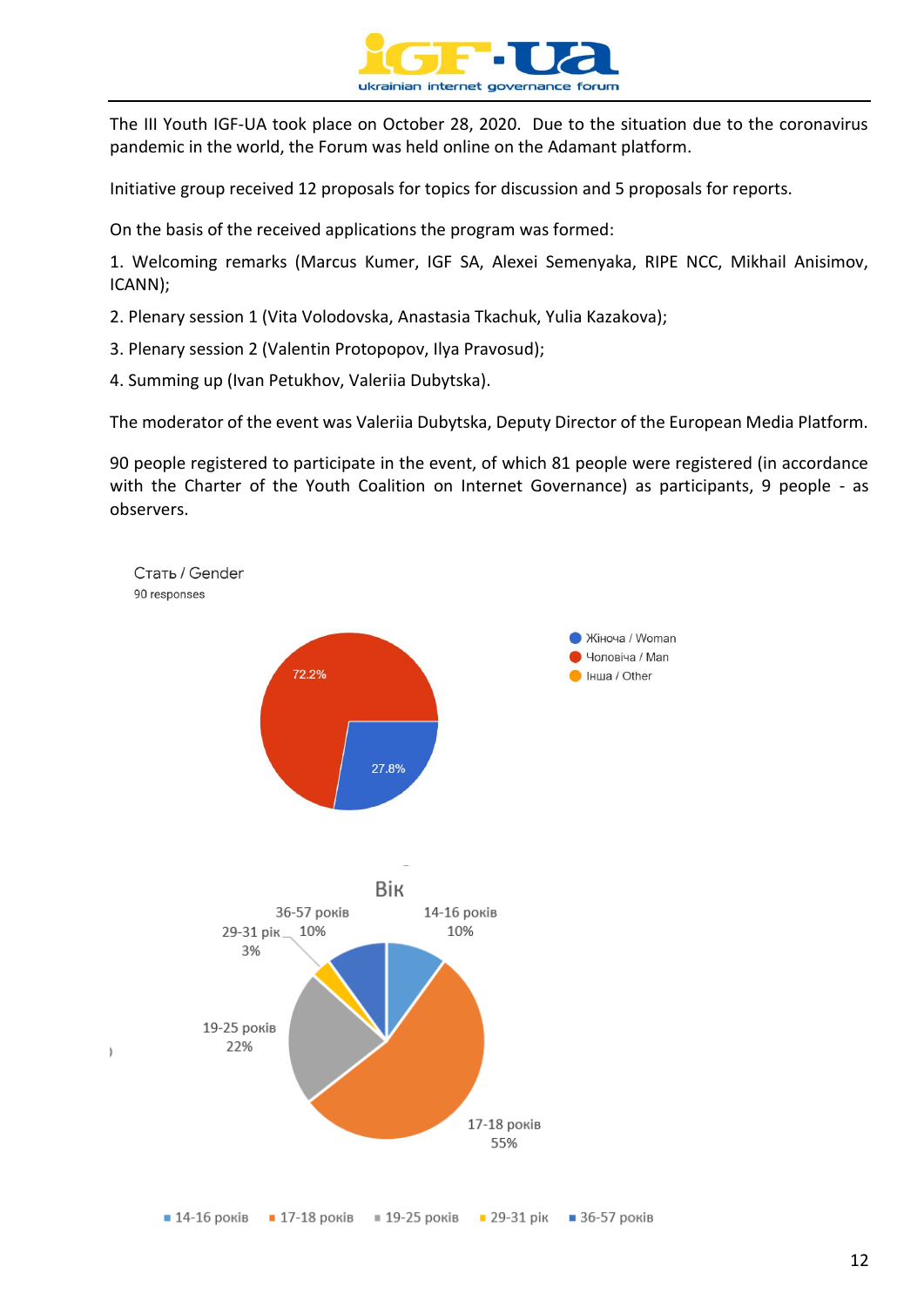

In accordance with the decision of the Organizing Committee of IGF-UA, all participants of Youth IGF-UA were given the opportunity to send reports (for speakers) or abstracts (for participants) for printing a collection of III Youth IGF-UA reports (in accordance with MAS standards).

During the registration, a survey on the impact of the pandemic on youth in the field of cybersecurity, online rights, etc. was conducted. The results of the survey are extremely interesting and are presented below:

Чи були порушені (порушуються) Ваші права онлайн під час пандемії? / Were your online rights violated during the pandemic? 90 responses



Чи змінилась роль Інтернету в Вашому житті під час пандемії COVID-19? Якщо так, які напрями зазнали змін? / Has the role of the Internet chan...ndemic? If so, which areas have changed the most? 90 responses

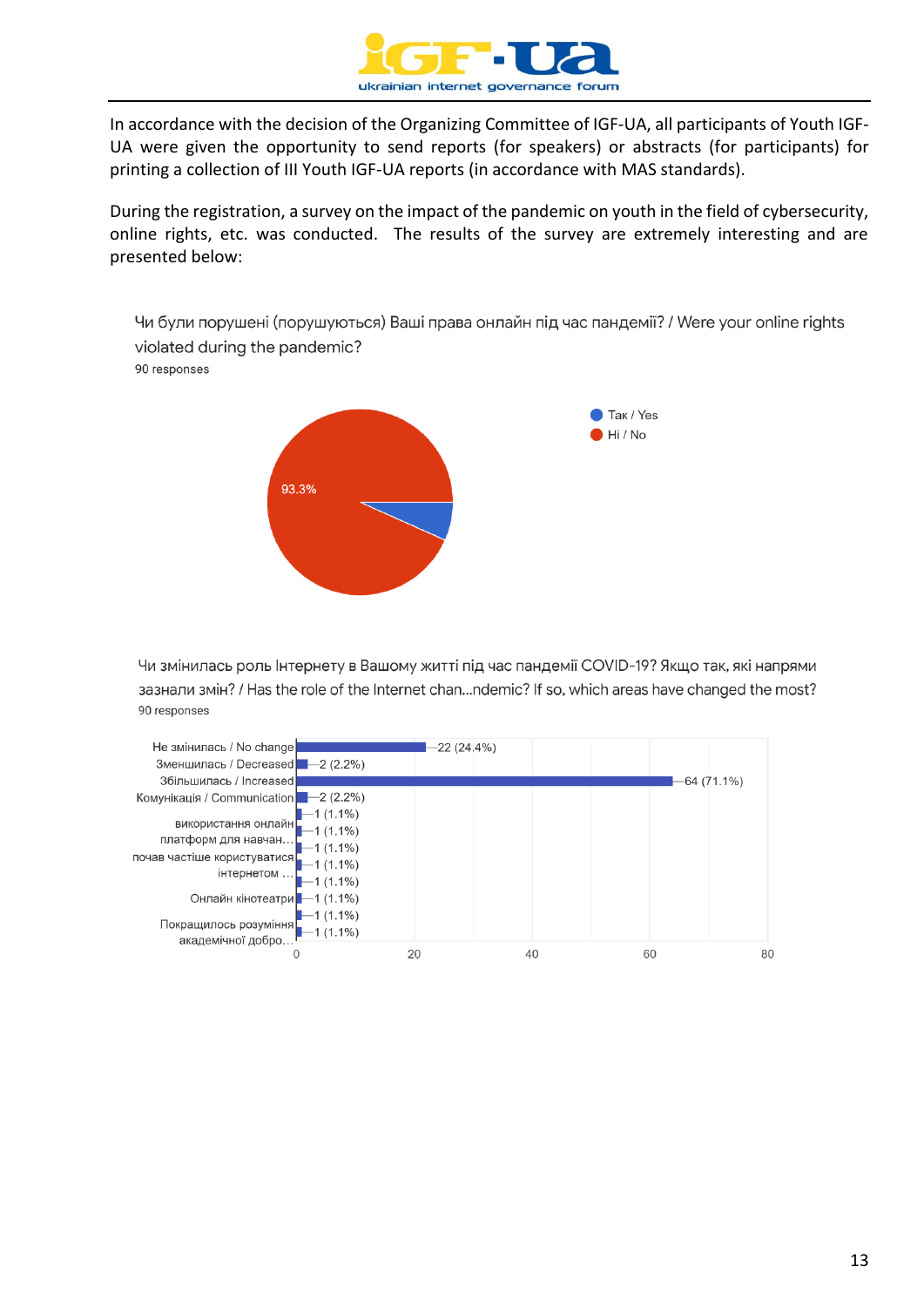

In addition, participants were asked to assess their level of digital literacy and indicate whether they needed additional training / educational materials.

Як ви оцінюєте свою цифрову грамотність? (Оцініть, будь ласка, від 1 до 5, де 1 - низький рівень, 5 - дуже високий рівень) / How can you rate ...ase rate 1 to 5, where 1 is low and 5 is very high) 90 responses



Чи потребуєте Ви отримання додаткової інформації / навчання? Якщо так, який напрям є пріоритетним для Вас? / Do you need additional info...ning? If so, which direction is a priority for you? 90 responses



Unique feature for this year was the initiative to prepare certificates for each participant who registered to participate in the Forum. Both electronic and paper versions of the certificate have been prepared and sent to each such participant.

Many issues were discussed during the Forum, on the basis of which the following messages were formed:

1) Unfortunately, not everyone is aware of how personal rights online could be violated during a pandemic, and what the consequences could be. In addition, cases of online rights violations in Ukraine and the legal background were considered.